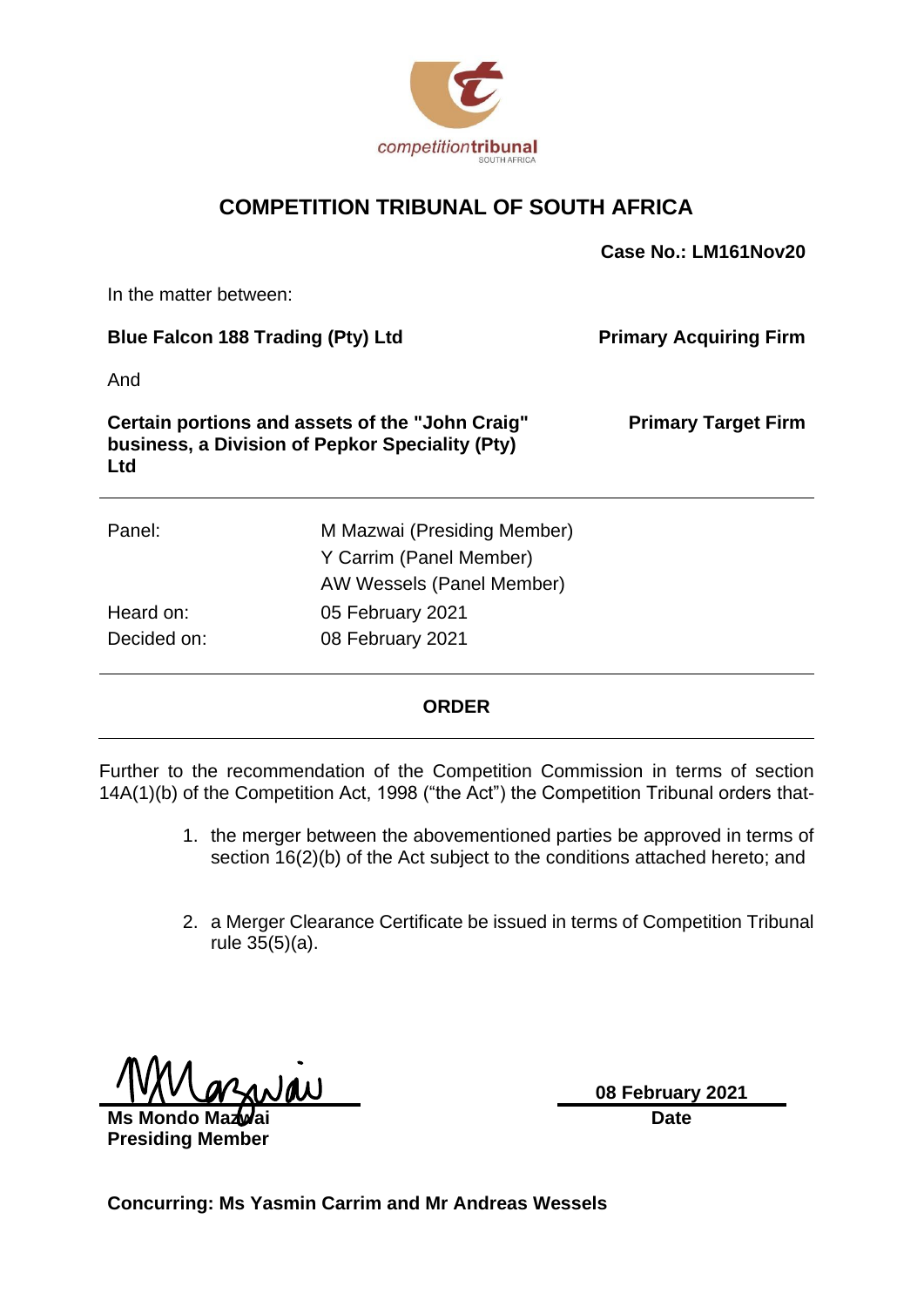

# **Notice CT 10**

## **About this Notice**

This notice is issued in terms of section 16 of the Competition Act.

You may appeal against this decision to the Competition Appeal Court within 20 business days.

## **Contacting the Tribunal**

The Competition Tribunal Private Bag X24 Sunnyside Pretoria 0132 Republic of South Africa tel: 27 12 394 3300 fax: 27 12 394 0169 e-mail: ctsa@comptrib.co.za

# **Merger Clearance Certificate**

**Date** : 08 February 2021

**To** : Werksmans Attorneys

Case Number: LM161Nov20

Blue Falcon 188 Trading (Pty) Ltd And Certain portions and assets of The "John Craig" business, a Division of Pepkor Speciality (Pty) Ltd

You applied to the Competition Commission on **19 November 2020** for merger approval in accordance with Chapter 3 of the Competition Act.

Your merger was referred to the Competition Tribunal in terms of section 14A of the Act, or was the subject of a Request for consideration by the Tribunal in terms of section 16(1) of the Act.

After reviewing all relevant information, and the recommendation or decision of the Competition Commission, the Competition Tribunal approves the merger in terms of section 16(2) of the Act, for the reasons set out in the Reasons for Decision.

This approval is subject to:



no conditions.

 $x \mid$  the conditions listed on the attached sheet.

The Competition Tribunal has the authority in terms of section 16(3) of the Competition Act to revoke this approval if

- a) it was granted on the basis of incorrect information for which a party to the merger was responsible.
- b) the approval was obtained by deceit.
- c) a firm concerned has breached an obligation attached to this approval.

#### **The Registrar, Competition Tribunal**

Tebogo Hpirle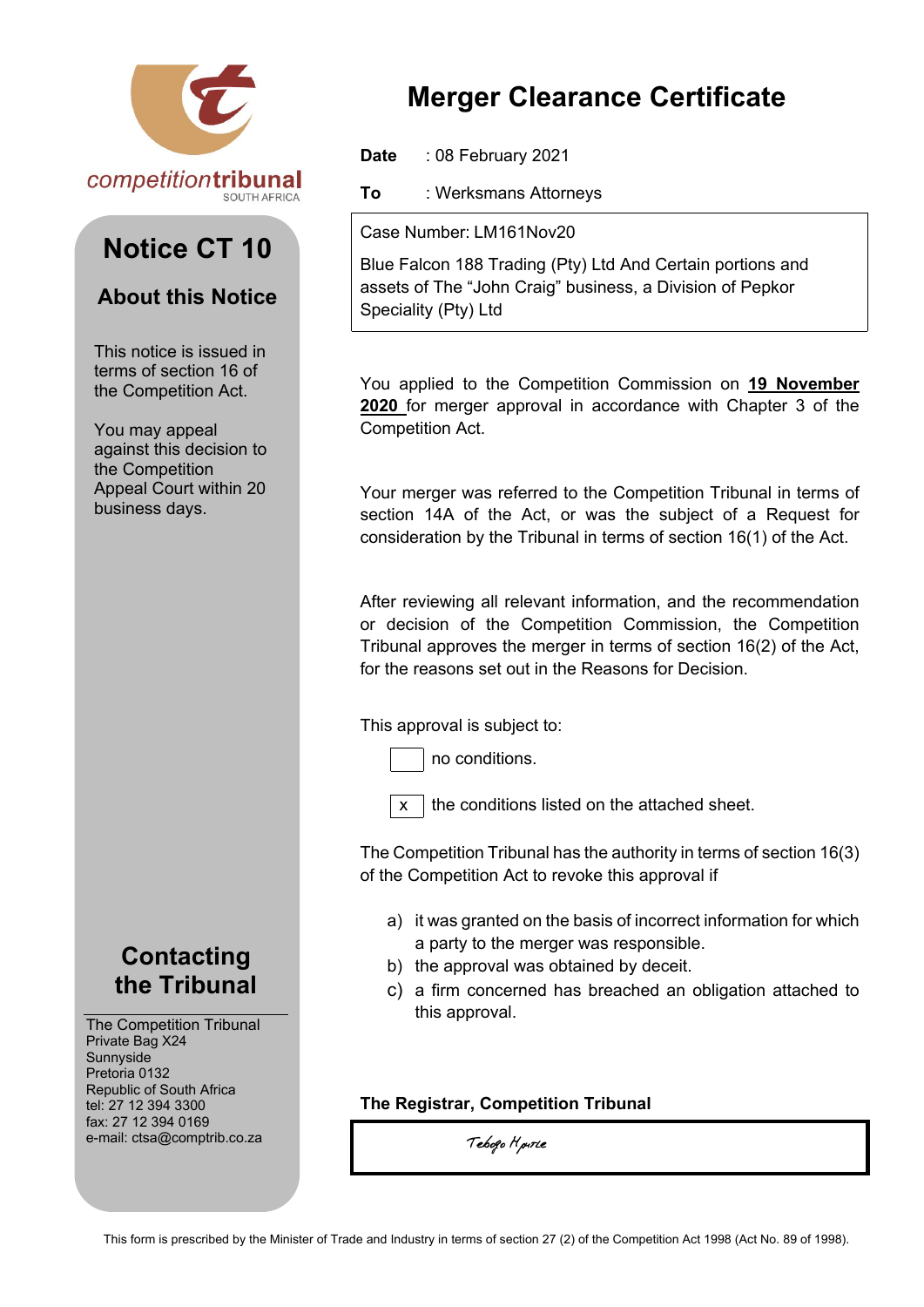#### **COMPETITION TRIBUNAL OF SOUTH AFRICA**

**Case No.: LM161Nov20**

In the matter between:

**Blue Falcon 188 Trading (Pty) Ltd Primary Acquiring Firm** 

**Primary Target Firm**

And

**Certain portions and assets of the "John Craig" business, a Division of Pepkor Speciality (Pty) Ltd**

#### **CONDITIONS**

#### 1. **DEFINITIONS**

The following expressions shall bear the meaning assigned to them below and cognate expressions bear corresponding meaning: –

- 1.1. "**Acquiring Firm**" / "**Blue Falcon**" means Blue Falcon 188 Trading Proprietary Limited (registration number 2012/034644/07);
- 1.2. "**Affected Employees**" means the employees of the Closure Stores of Pepkor Speciality who have been or will be retrenched as a result of the closure of the Closure Stores;
- 1.3. "**Approval Date**" means the date on which the Merger is approved by the Tribunal and as set out in the Tribunal's clearance certificate;
- 1.4. **"Closing Date"** has the same meaning as that ascribed in the Sale of Business Agreement, per paragraph 1.16;
- 1.5. **"Closure Stores"** means the John Craig stores in South Africa which have stopped trading and been closed, as specified as such in Annexure B of the Sale of Business Agreement between the Merging Parties, as well as any Sale Stores which, for any reason, are unable to be transferred to the Acquiring Firm. This is limited to 22 John Craig Stores already closed by Pepkor;
- 1.6. "**Commission**" means the Competition Commission of South Africa;
- 1.7. "**Competition Act**" means the Competition Act, No. 89 of 1998, as amended;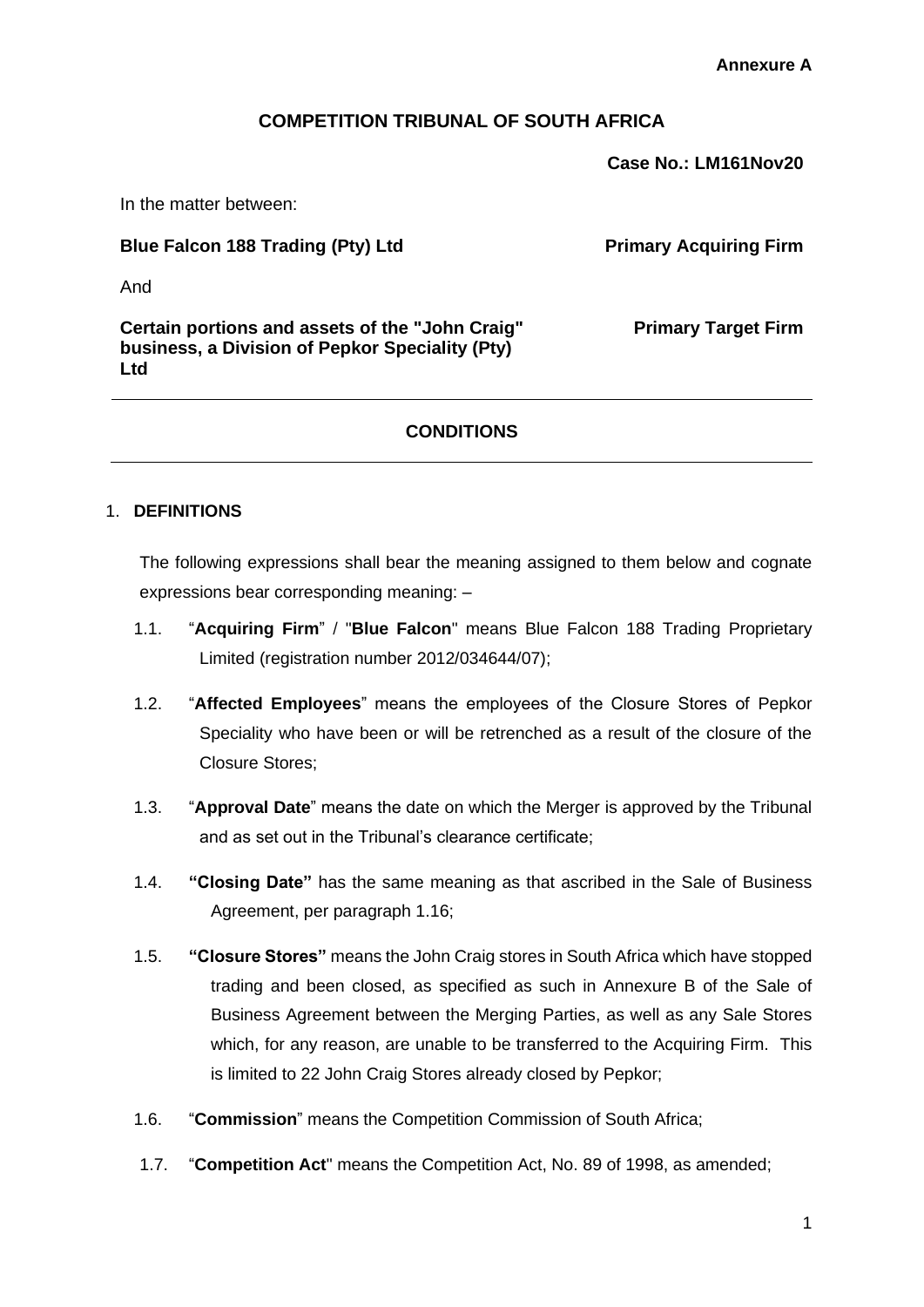- 1.8. "**Conditions**" mean the conditions set out herein;
- 1.9. "**Days**" means any calendar day which is not a Saturday, a Sunday or an official public holiday in South Africa. A public holiday shall also include such days as may be declared by the President of the Republic of South in terms of the Public Holidays Act, No. 36 of 1994;
- 1.10. **"DTIC"** means the Department of Trade, Industry and Competition;
- 1.11. "**Implementation Date**" means the date, occurring after the Approval Date, on which the Merger is implemented by the Merging Parties;
- 1.12. "**LRA**" means the Labour Relations Act, No. 66 of 1995, as amended;
- 1.13. "**Merger**" means the acquisition of control by the Acquiring Firm over the Target Firm;
- 1.14. "**Merging Parties**" means the Acquiring Firm and the Target Firm;
- 1.15. "**Pepkor Speciality**" means Pepkor Speciality Proprietary Limited (registration number 1998/007991/07);
- 1.16. **"Sale of Business Agreement"** means the Sale of Business Agreement entered into between Pepkor Speciality and Blue Falcon on 10 November 2020, as amended;
- 1.17. "**Sale Stores**" means the John Craig stores that will be acquired by the Acquiring Firm as specified in Annexure A of the Sale of Business Agreement;
- 1.18. "**Target Firm**" / "**Transferred Firm**" means certain portions and assets of the "John Craig" business conducted from the Sale Stores operating as a division of Pepkor Speciality; and
- 1.19. **"Tribunal"** means the Competition Tribunal of South Africa.

#### 2. **EMPLOYMENT CONDITIONS**

- 2.1. Blue Falcon shall not retrench any employees in South Africa as a result of the Merger for a period of 24 (twenty-four) months from the Implementation Date.
- 2.2. For the sake of clarity, retrenchments for purposes of paragraph 2.1 above will not include (i) voluntary separation arrangements; (ii) voluntary early retirement packages;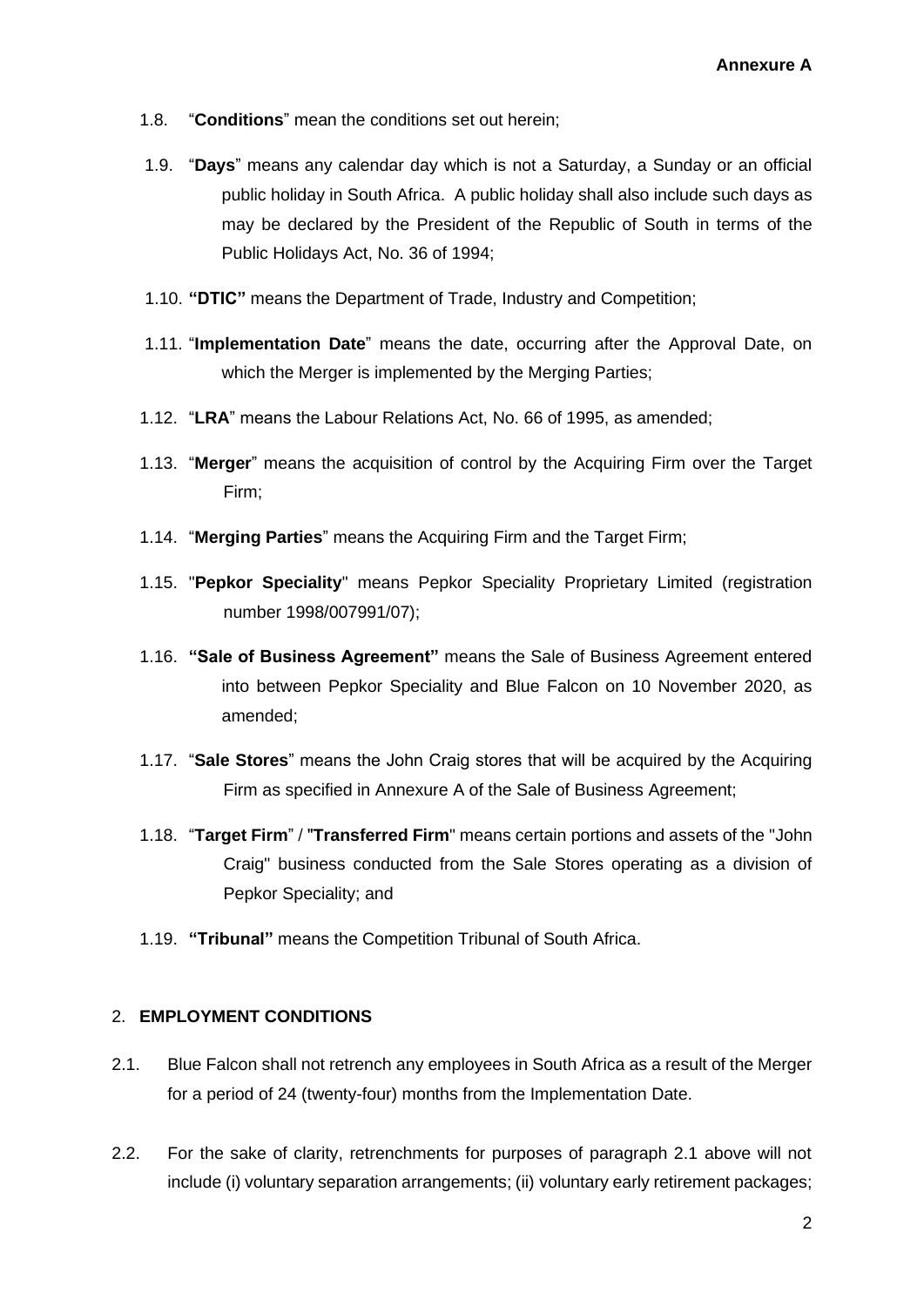(iii) unreasonable refusals to be redeployed in accordance with the provisions of the LRA; (iv) resignations or retirements in the ordinary course of business; (v) retrenchments lawfully effected for operational requirements unrelated to the Merger; (vi) terminations in the ordinary course of business, including but not limited to, dismissals as a result of misconduct or poor performance; and (vii) any transfer of employees to the employment of a third party as a result of any sale of business operations, including related assets and liabilities, or any joint venture or similar business arrangements.

- 2.3. The Acquiring Firm and Pepkor Speciality must establish a database of all the Affected Employees and make this database available within Pepkor Speciality and John Craig post-implementation for the purpose of availing employment opportunities to the Affected Employees.
- 2.4. For a period of 24 (twenty-four) months from the Implementation Date, Pepkor Speciality and the Acquiring Firm shall give preference to the Affected Employees suitably qualified for the relevant position in respect of available positions and when job opportunities arise at John Craig or Pepkor Speciality. In this regard, where internal positions are advertised or circulated internally to the staff at Pepkor Speciality or John Craig, the Affected Employees must simultaneously receive communication about such available positions.

#### **LOCAL PROCUREMENT CONDITION**

2.5. The Acquiring Firm shall always use its best efforts to procure the labels it intends to offer from the John Craig stores from local manufacturers.

#### 3. **MONITORING OF COMPLIANCE WITH THE CONDITIONS**

- 3.1. The Acquiring Firm shall inform the Commission in writing of the Implementation Date of the Merger within 5 (five) Days of it becoming effective.
- 3.2. The Merging Parties shall each circulate a copy of the Conditions to their employees in South Africa, the relevant trade unions and employee representatives within 5 (five) Days of the Approval Date.
- 3.3. As proof of compliance thereof, the Chief Executive Officer (or accounting officer) of the Acquiring Firm, on behalf of the merged entity, shall within 10 (ten) Days of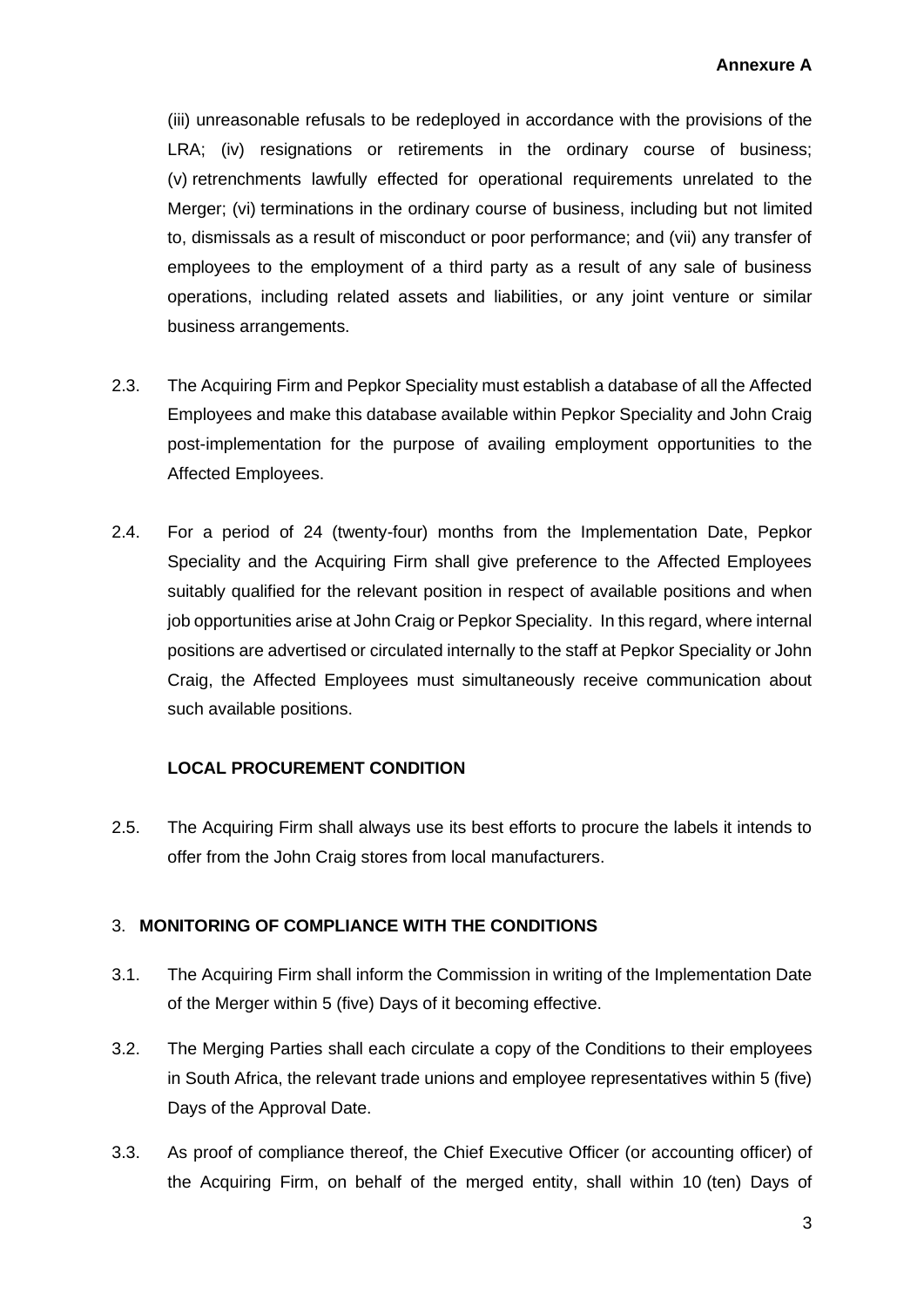circulating the Conditions, submit an affidavit to the Commission attesting to the circulation of the Conditions and provide a copy of the notice that was sent to the employees, the relevant trade unions and/or employee representatives.

- 3.4. Any employee, relevant trade union or employee representative of either of the Merging Parties who believes that the Merging Parties have not complied with or have acted in breach of these Conditions may approach the Commission.
- 3.5. For a period of two years, within ten (10) business days of the anniversary of the Implementation Date, the Merging Parties shall provide the Commission with a detailed report regarding their compliance with the Conditions. Specifically, as part of their reporting, Pepkor Speciality and the Acquiring Firm must set out details on compliance with the employment Conditions above, and the Acquiring Firm shall explain the factors considered in reaching the outcome outlined at paragraph 2.5 above. The local procurement reporting should include the percentage of clothing apparel the Merging Parties have sourced from local manufacturers or suppliers for the respective seasons, e.g. winter order and summer orders.
- 3.6. In order to monitor compliance with these Conditions, the Commission may require the Merging Parties, in writing, to respond to any issue arising out of its efforts in the monitoring of these Conditions. This includes, but is not limited to, requests for clarification or additional information following the submission of the annual reports referred to in paragraph 3.5.
- 3.7. In the event that the Commission receives a complaint relating to a breach by the Merging Parties of any of these Conditions, the Commission is entitled to request the Merging Parties to provide further information pursuant to the complaint.
- 3.8. Upon request and reasonable notice to provide such information (in terms of 3.7), the relevant firm shall grant the Commission access to the relevant information as may be required by the Commission to enable it to analyse and further investigate such a complaint.

#### 4. **BREACH**

4.1. In the event that the Commission receives a complaint regarding non-compliance by either the Acquiring Firm or Pepkor Speciality with these Conditions, or otherwise determines that there has been an apparent breach by either the Acquiring Firm or